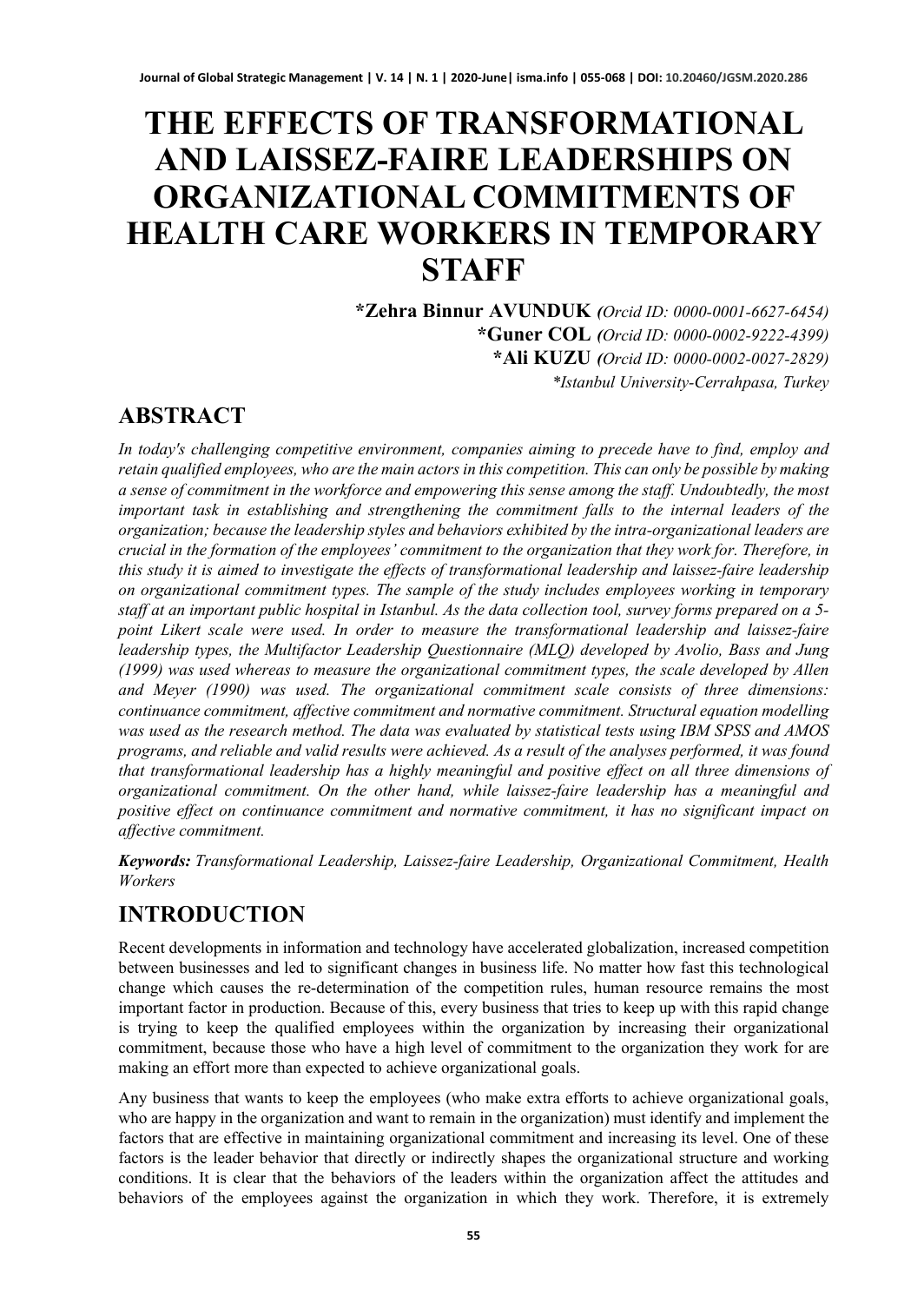important for the leader to be able to convince and direct members of the organization to behave in line with his/her requests; Because managers are primarily responsible for ensuring productivity and profitability in businesses. As a requirement of this responsibility, the main task of leaders in organizations is to use all the resources of the organization, especially the workforce, effectively for organizational purposes. In this context, leaders must motivate employees to achieve organizational goals and persuade them to use their physical / intellectual capacities to the end and to make more effort than expected. From here, as they are the leaders who set organizational goals and guide employees, it is possible to say that leadership style is an important variable in the establishment of organizational commitment.

In this context, the possible effects of transformational leadership and laissez-faire leadership on the organizational commitment types are discussed in this study. When the literature is examined, it is seen that there are lots of works on leadership and organizational commitment relationship. However, since almost all these studies were done on permanent staff, any study related with the temporary staff was not found. For this reason, a model was designed to investigate the impacts of transformational leadership and laissezfaire leadership on the organizational commitment types of health care workers in temporary staff, and the variables within the scope of the research were associated with each other one by one.

### **LEADERSHIP**

Leadership can be defined as a process of influencing and directing others' activities under certain circumstances to achieve specific personal purposes or objectives of a group (Deitzer, Shilliff & Jucius, 1979). For this reason, leadership is a process of what the leader does. Leader is the person who leads others to act for a specific purpose and has an influence on their thoughts and behaviors. People follow the leader to achieve their personal and group objectives and act in accordance with the leader's orders and instructions (Koçel, 2005). In other words, leadership is to inspire subordinates by extraordinary efforts (Bass, 1985). A formal organizational structure is not required for the formation of leadership. In order for leadership to be formed within the organization, the leader does not need to be equipped with official powers, and also leadership is not a phenomenon valid only for the upper levels of the organization. For example, either a senior manager or a foreman can be a leader. Therefore, leadership can be seen at all levels within the organization (Koçel, 2005).

Leaders can take their power from different sources, but the most important issue here is to encourage the employees to work willingly by persuading them to achieve the objectives of the organization, not by using the power of the position. Even if they are not aware of it, another important issue is that leaders should understand how their behaviors affect employees (Bohn & Grafton, 2002). For this reason, leaders must consciously carry out every action that they will perform, because they are role models for their subordinates.

One of the key points for groups within the organization is the degree of strength and control. Sometimes groups may be harmed by low levels of participation, distress or apathy. Some groups or individuals succeed in a more structured and authoritarian management style, while others succeed in an opposite style of management. For example, while employees in the manufacturing department succeed in an environment dominated by a more structured and authoritarian management style, groups working in the research department can succeed when managed more independently (Harvey & Brown, 1988).

Although there are different types of leaderships in the literature, transformational leadership and laissezfaire leadership were discussed as independent variables in this study.

# **Transformational Leadership**

Transformational leadership is the process of positively and significantly changing the needs, beliefs and values of individuals, groups, teams and organizations (Warrick, 2011). A transformational leader is the one who delivers organizations to superior performance by realizing change and renewal. This success can only be possible through the leader having a vision and making the followers internalize that vision. Vision fuels the excitement of employees by making organizational life meaningful (Koçel, 2005).

According to Bernard Bass (1985), who led the research and development of the concept of transformational leadership, transformational leader has certain behavioral features. These are: to be unifying and honest, to set clear goals, to have high expectations, to promote and encourage people, to excite them, to support them and to achieve high purposes by enabling people to look beyond their personal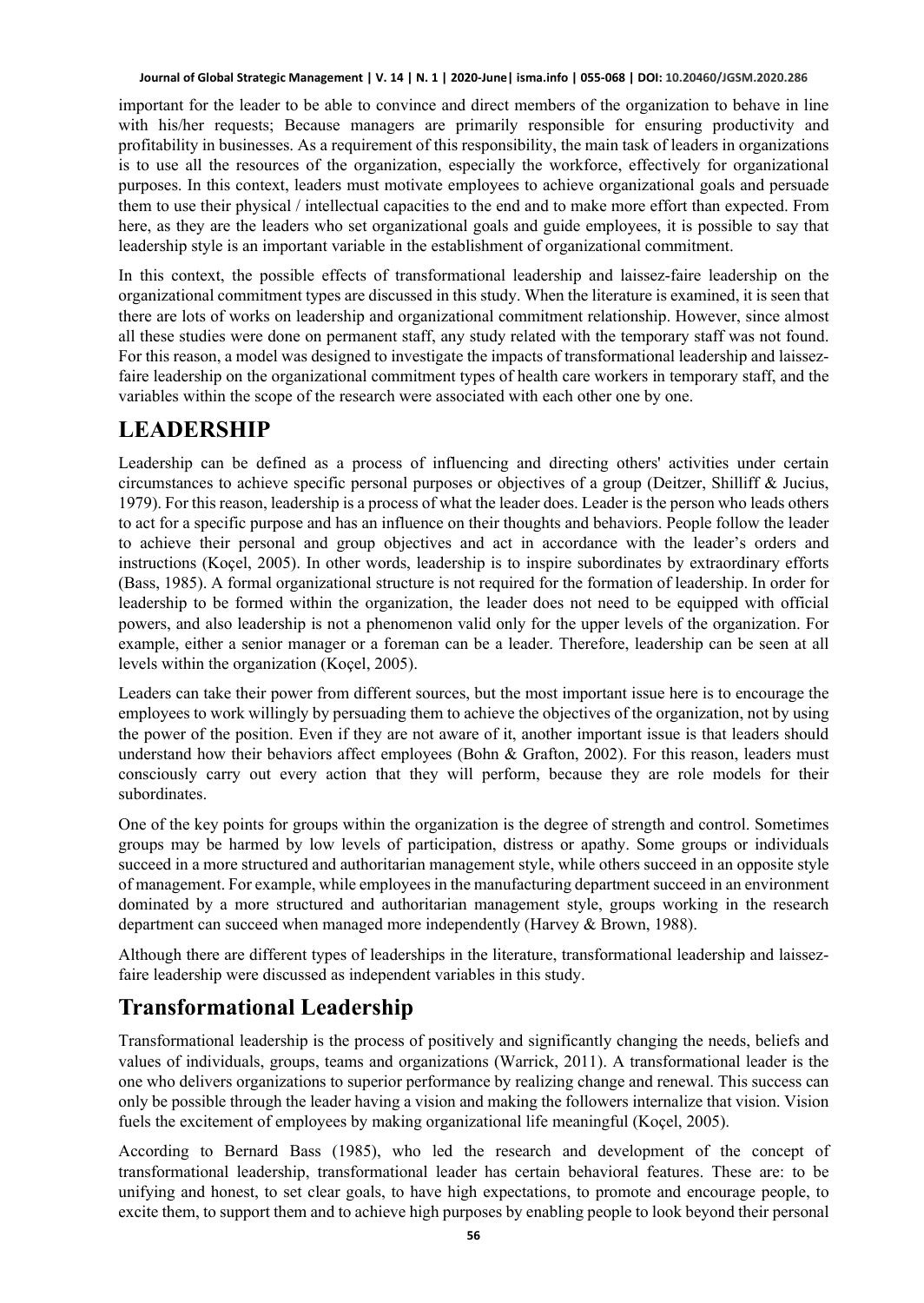interests. Bass (1990: 22) examined the transformational leadership in various dimensions. These are: "charisma, inspiration, intellectual stimulation and individual importance". Kitchin (2010) stated that the transformational leader should have vision and charisma. The transformational leader is the one who is inspired by confidence, communicates with a positive vision, emphasizes the strengths of his followers and looks at the future from a positive perspective (Peterson, Walumbwa, Byron & Myrowitz, 2009).

By strongly influencing the members of the organization, the transformational leader enables organizational goals to take over the personal expectations of employees. In other words, organizational purposes make more sense for employees. In such a case, the priority for employees is the realization of the purposes of the business. For this reason, they put their personal expectations on the back burner and concentrate on their duties to fulfill their responsibilities willingly. Naturally, together with the purposes of the organization, the personal purposes of the employees are also realized, but the priorities are displaced here. In other words, there has been a transformation in the mindset and value system of the employees, related to their jobs. The architect of this transformation is the transformational leader and the success of this transformation depends on the characteristics of transformational leaders (Ülgen & Mirze, 2007).

Characteristics of transformational leaders are; persuading employees to do business for organizational purposes or the purposes of the group, encouraging members of the organization to participate in decisions, managing them through personal characteristics - not using the position, and making members of the organization feel good about themselves (Brewis & Linstead, 2004). Wang and Huang (2009), the proponents of this idea, who studied on textile companies in Taiwan found that "emotional intelligence" was a positive premise of transformational leadership, which leads to the formation of high levels of group commitment.

The transformational leader is essentially seen as the person who; increases the interests of his subordinates, motivates them to ensure their personal developments and supplies their individual needs. These behaviors reflect the "relationship-oriented" behavior type, more than the "change-oriented" behavior. Motivating behaviors such as role modeling and vision giving in transformational leadership can be used to build commitment to traditional or revolutionary goals and strategies (Yukl, 1999).

### **Laissez-Faire Leadership**

The philosophy of this leadership is "let them do it!" and refers to the leader who completely frees his employees in their decisions. According to Bass (1997), the opposite of transactional leadership requires liberating behavior, and such leaders often have qualifications that are mostly passive, avoiding decisionmaking, afraid of responsibilities and not present when needed. The laissez-faire leadership frees the group to make their own decisions and complete their work (Robbins & Coulter, 2012). In fact, this type of management is the absence of leadership or avoiding leadership. Not acting, avoiding decision-making and not being present when needed are the characteristics of this type of leadership (Judge & Piccolo, 2004). The laissez-faire leadership, which does not take any action even when problems become chronic, is strongly associated with the dissatisfaction, conflict and inefficiency of subordinates. However, at the beginning, with the transfer of authority, it has been associated with empowerment-like elements such as allowing employees to take initiative and allow them to solve problems in the way they know best. Empowerment is the leader's "giving autonomy" to subordinates; But it requires that the subordinates, who are related to the authority transferred, should focus on that job with all their interests and thoughts (Bass, 1999).

Although this type of leadership has similarities with "management by passive exception", the two concepts are different. Because, while trying to protect the current situation in "management by passive exception", the status quo is ignored in laissez-faire leadership which avoids decision-making and other administrative responsibilities (Bass, 1998).

# **ORGANIZATIONAL COMMITMENT**

Organizational commitment is defined as attitudes and feelings of dedicating yourself to the organization such as selflessness in favor of the organization, serving to organizational purposes loyally or even faithfully while contributing to individual desires, goals and values, and forming a suitable environment for them to happen (Eren, 2012). When the literature is examined, it is seen that the first comprehensive studies on organizational commitment began in 1960s and continue to increase today (e.g. Becker, 1960; Bull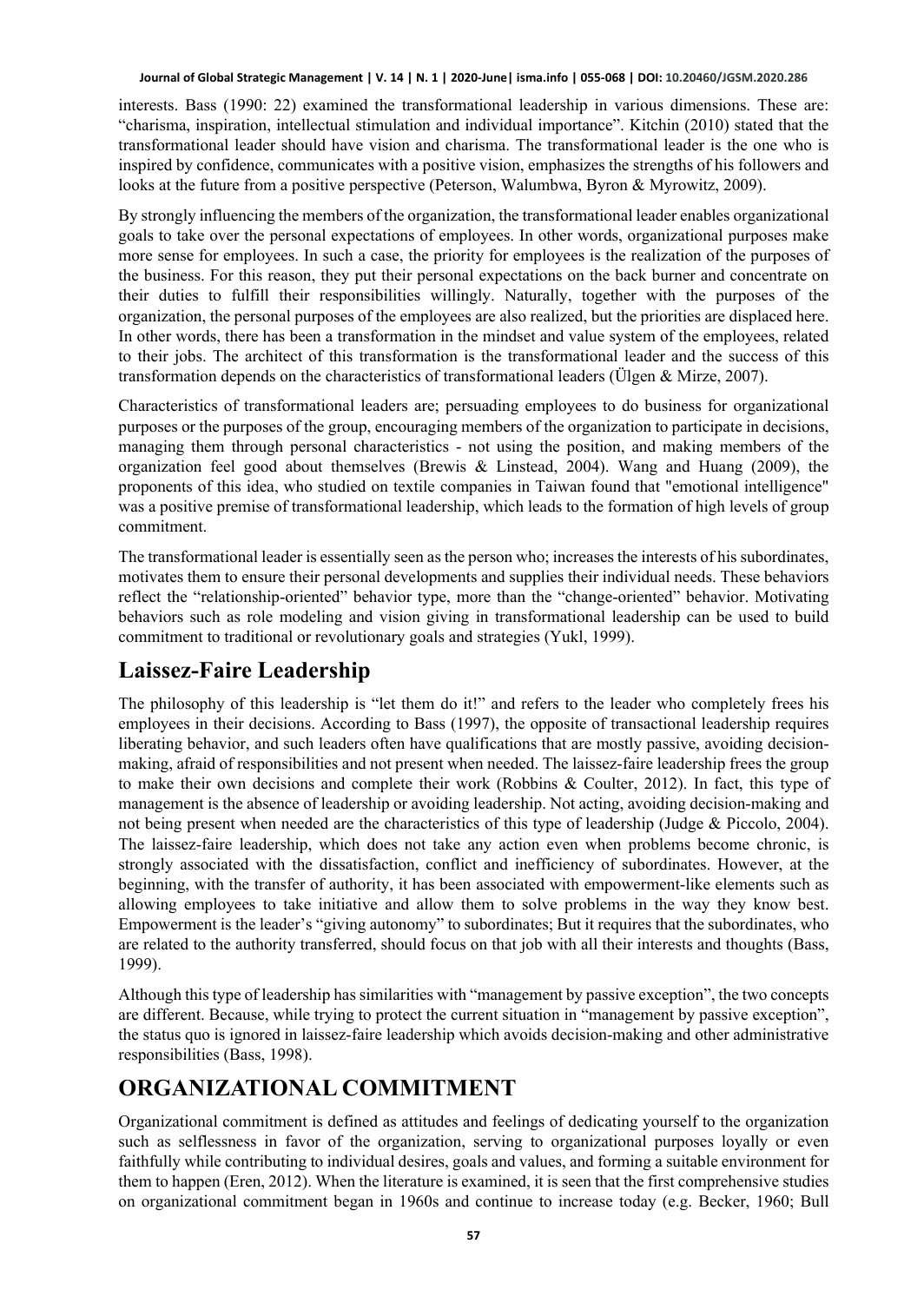Schaefer, et. al., 2013, Cook & Wall, 1980; Curtis & Taylor, 2018; Çöl, 2004; Dubin & Champoux, 1975; Durna & Eren, 2005; Erdem, 2007; Grusky, 1966; Hartmann & Bambacas, 2000; Hrebiniak & Alutto, 1972; Kanter, 1968; Kidron, 1978; Meyer & Allen, 1991; Mowday, et. al., 1979; Thornton, 1970; Porter, et. al., 1974; Porter, et. al., 1976; Posey, Roberts, & Lowry, 2015; Rossel, 1971; Sadeghi & Pihie, 2012; Yousef, 2017; Yüceler, 2009).

Commitment in general refers to our loyalty to a person, a thought, an institution, or an entity that we consider greater than ourselves and an obligation that we must fulfill (Çöl, 2004). With organizational commitment, the individual contributes to organizational purposes and values, serves for the benefit of the organization and defends the organization everywhere. Organizational commitment requires behaviors of adopting the institution internally and supporting it; accepting and respecting its strategies, policies, procedures, purposes, rules, norms and culture (Eren, 2012). Meyer and Allen conceptualized organizational commitment with three separate components. These are: continuance commitment - stating a need, affective commitment - expressing a desire, and normative commitment - expressing an obligation to continue working in the organization (Meyer & Allen, 1991).

Continuance commitment is related to, the cost that the employee will face in financial and non-financial matters if he leaves work (Becker, 1960) and the absence of other alternatives (Ritzer & Trice, 1969; Hrebiniak & Alutto, 1972). In the past, organizations have developed regulations to punish the employees who leave work untimely, such as promotion depending on the tenure, accrued pensions and sick leave. Other possible costs of leaving work are; loss of labor in cases where skills and systems are not transferable, damage to family life and missing the future opportunities. The presence of other business alternatives and their appropriate perception have a negative impact on organizational commitment of employees and may cause job dissatisfaction (Hartmann & Bambacas, 2000).

Although affective commitment is related to personal features, organizational structure and work experience (such as wages, supervision, role clarity, and talent diversity), it also expresses the sense of belonging to the organization and feelings of commitment with love (Hartmann & Bambacas, 2000). Affective commitment occurs when feelings of adopting mission, vision, strategy, policy, purpose, goal, rule, principle, norms and values of the organization; identification with them; supporting organizational activities wholeheartedly; and establishing personal identification with the organization are generated. This is because factors such as faith, respect and love to the organization and its managers, and sharing common values contribute significantly to the formation of affective commitment. Employees see and adopt institutions as an indispensable entity for the society, the environment and themselves; the institution needs to be served and raised, and managers are seen as charismatic authorities (Eren, 2012). Affective commitment also offers a psychological orientation (Meyer & Allen, 1991). Affective commitment refers to; the identification of employees with the institution they work for, being happy to be a member of the organization, and emotional tendency showing that they are strongly connected to the organization. People with high affective commitment stay in the organization "because they want to" and they are willing to make the maximum efforts for the interests of the organization. Therefore, it is considered as the most desired type of commitment to occur in organizations and is intended to be instilled in the employees (Uyguç & Çımrın, 2004).

Normative commitment reflects the sense of obligation of employees who feel that they need to stay in the organization (Meyer & Allen, 1991). According to another definition, employees behaving just because of believing that what they're doing is right and moral, acting in a way to meet organizational goals and interests, and all the internalized normative pressures constitutes commitment (Wiener, 1982). In a study by Wiener and Vardi in 1980, the participants of the research stated that they believe in the following view about normative commitment: "An employee; should be faithfully committed to the institution, dedicate itself to the organization and not criticize it" (Wiener & Vardi, 1980: 86). Under the scope of normative commitment, employees think that an imbalance has occurred in the employee-organization relationship as a result of the organization's investments in them and as a result of this, the employee feels that he has to dedicate himself to the organization until he pays back this debt (Scholl, 1981).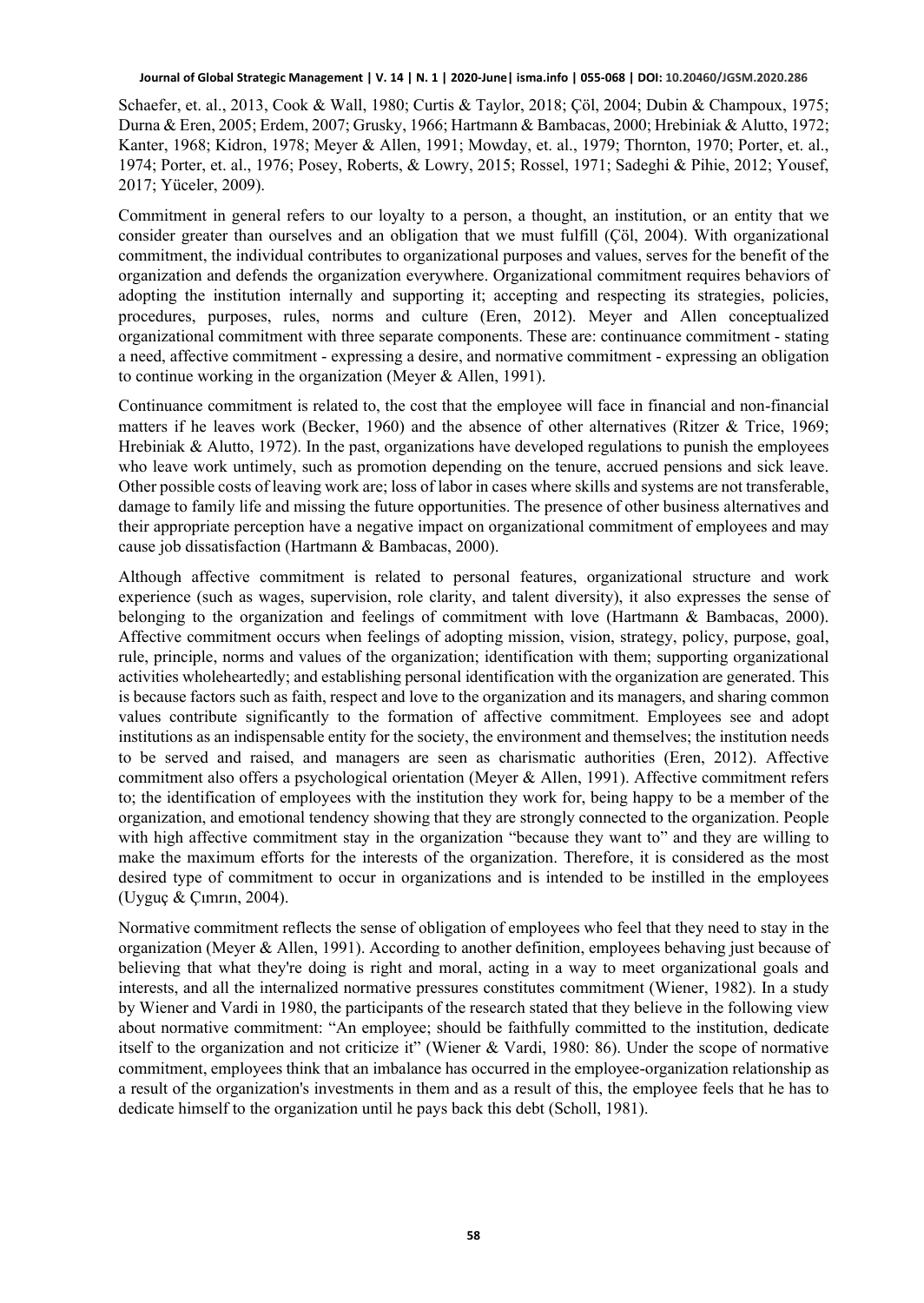### **THE RELATIONSHIP BETWEEN TRANSFORMATIONAL AND LAISSEZ-FAIRE LEADERSHIPS AND ORGANIZATIONAL COMMITMENT**

Ensuring a positive shaping of attitudes of employees towards the leader and the organization is one of the main objectives of leadership. The leader's open and clear sharing of the organization's mission and vision with its subordinates enables the adoption of these core values more easily by the employees and their identification with the organization. Employees who feel that their individual needs, feelings and thoughts are taken into account by the leader may exhibit behaviors such as; easily adoption of decisions made within the organization, identification with the organization and continuation of the organization membership with an emotional connection it has developed against the organization (Batmunkh, 2011). Organizational commitment can be seen as a driving force in improving the success of the institution by ensuring the construction of trust, loyalty and positive feelings of the employee against the organization. At this point, it can be argued that the attitude, behavior and paths shown by the leader have an impact on the commitment of the employees to the organization.

When the studies in the literature are examined, it is seen that the relations between; organizational commitment and transformational leadership (Avolio et. al,, 2004), normative commitment and transformational leadership (Yücel, McMillan & Richard, 2014), affective commitment and transformational leadership (Kim, 2014), and organizational commitment and leadership types (Acar, 2012; Aydın, Sarıer & Uysal, 2013; Çakınberk, Demirel, 2010; Eryeşil, İraz, 2017; Salepçioğlu, Yeğin, 2018) have been discussed. In their research on 140 bank employees in Konya city center, Eryeşil and İraz (2017) found a positive and meaningful relationship between the perception of transformational and managerial leaderships and organizational commitment while detecting a negative, very weak and statistically insignificant relationship between the perception of laissez-faire leadership and organizational commitment and its sub-sizes.

Transformational leaders give vision to their followers, encourage them to trust themselves, motivate and support them by coaching. Employees who feel this, perform a superior performance by keeping the interests of the organization above their own interests. In this way, both an appropriate working environment is established and commitment of motivated employees with high success drives are increased; and they are moving away from thoughts such as absenteeism or leaving the work (Çakınberk & Demirel, 2010). For this reason, it can be argued that transformational leadership increases the organizational commitment of employees.

In an organization with laissez-faire leadership, because the followers determine their goals and make plans and decisions themselves, their individual ingenuity emerges. This style of leadership is suitable for groups of responsible subordinates with professional expertise. However, in organizations where laissez-faire leadership exists, gathering employees around common goals and directing them is lacking. In this case, conflicts can arise within the group. In addition, while employees are trying to achieve their own individual goals that they set themselves, it is possible to experience uncertainties and failures in reaching the organizational goals, since they may have opposing goals (Aysel, 2006). While it is frequently stated in the literature that transformational leadership style is positively related with organizational commitment, the lack of clear views on laissez-faire leadership indicates that further work is needed in this area. In this study, the following hypotheses have been developed to seek answers to the questions of which type of leadership affects which sub-dimension of organizational commitment:

- H1: Transformational leadership has a meaningful and positive effect on affective commitment.
- H2: Transformational leadership has a meaningful and positive effect on continuance commitment.
- H3: Transformational leadership has a meaningful and positive effect on normative commitment.
- H4: Laissez-faire leadership has a meaningful and positive effect on affective commitment.
- H<sub>5</sub>: Laissez-faire leadership has a meaningful and positive effect on continuance commitment.
- H<sub>6</sub>: Laissez-faire leadership has a meaningful and positive effect on normative commitment.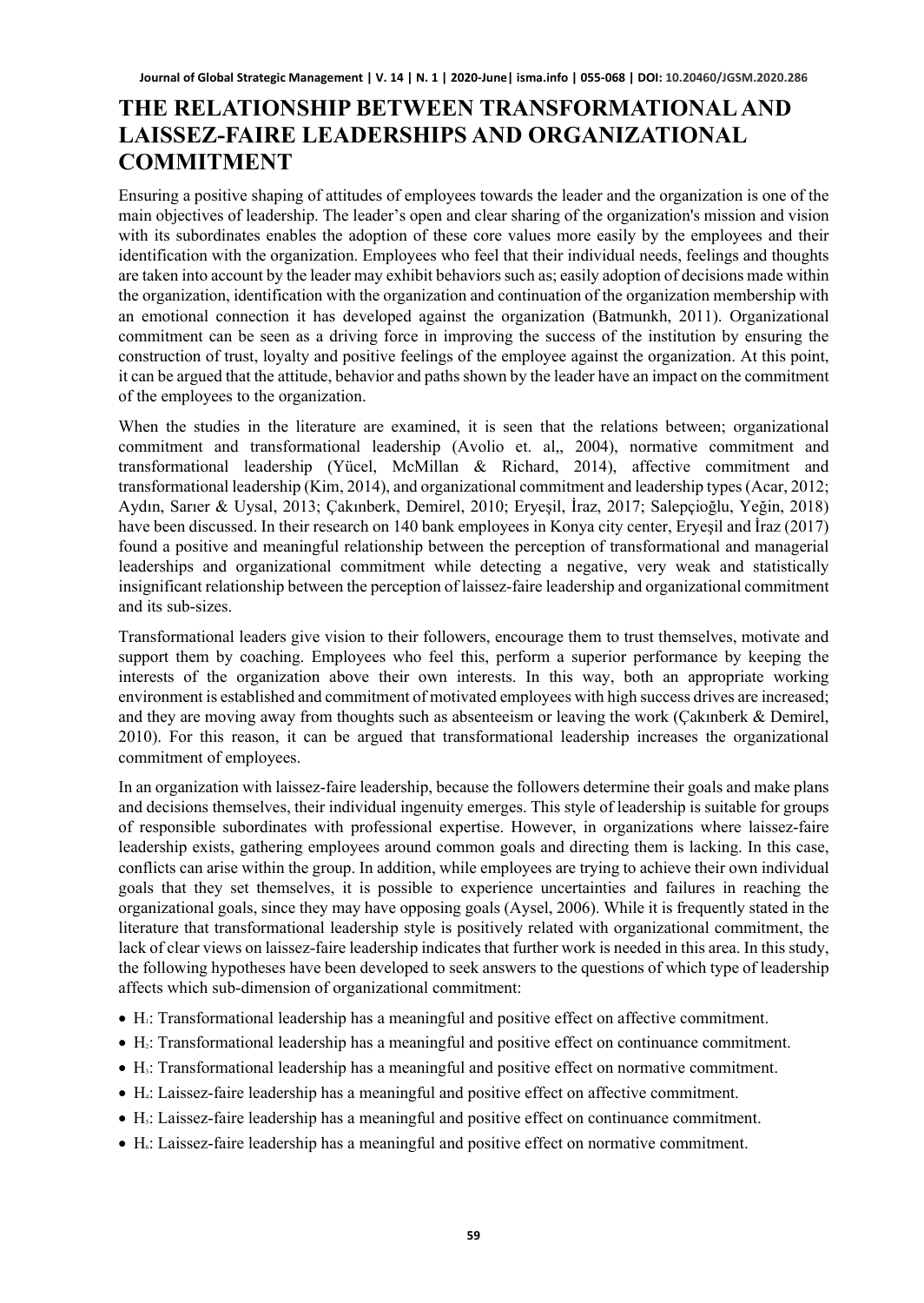### **RESEARCH METHODOLOGY**

In this research, the effects of transformational and laissez-faire leadership perceptions of employees working in temporary staff at an important public hospital in Istanbul, on the types of organizational commitment are discussed. The random sampling method was chosen in the research and survey method was used as the data collection tool. 300 questionnaires were hand-distributed to randomly selected employees and 170 answers were received. The fact that the participation rate in the survey is not high indicates that those working as temporary staff avoid to answer the questionnaire about the organization they work for; because most employees refused to fill out the questionnaire even though their credentials were not requested, and submitted it blank.

The survey form consists of three parts: The first part contains demographic questions and the other two parts contain items to measure the leadership types and organizational commitment. In order to measure transformational and laissez-faire leadership types, the Multifactor Leadership Questionnaire (MLQ) developed by Avolio, Bass and Jung (1999) was used, and to measure organizational commitment types, the scale developed by Allen and Meyer (1990) was used. For the Turkish expressions of the leadership scale, Sayın's (2008) study was used. The organizational commitment scale consists of three dimensions: continuance commitment, affective commitment and normative commitment. Data were collected using a 5-point Likert scale to determine the degree of participation in the statements in the questionnaire. Accordingly, the statements were listed as "1-strongly disagree", "2-disagree", "3-neutral", "4-agree", "5 strongly agree".

When the demographic characteristics of the participants examined, it's seen that; 46% of them are between ages 30-39, 57% are women, 64% are married, 58% are high school graduates, 42% have an undergraduate (or above) degree, 50% of their working time in the current institution is between 0-5 years and 96% of them work with minimum wage.

Structural equation modeling (SEM) technique was used as the methodology of the research. In this context, reliability and validity analysis, confirmatory factor analysis (CFA) and path analysis were applied. IBM SPSS 21.0 and IBM SPSS AMOS 22.0 package programs were used for statistical analysis. In order to test the research model, covariance-based structural equation modeling, which is a multiple regression method, was used.

"The most widely used forecasting method in structural equation modeling is the maximum likelihood (ML) function" (Bollen, 1989: 107). Simulation studies have shown that under ideal conditions, ML estimation provides valid and stable results even with sample sizes as small as 50. On the other hand, as the sample size increases (>400), the method becomes more sensitive and goodness of fit values become weaker. In order to provide a sound basis for estimation, sample sizes from 100 to 400 are recommended (Hair Jr. et. al., 2010). The fact that 170 healthcare workers participated in this study shows that the ideal sample size has been achieved for the use of ML estimator.

# **Statistical Analysis and Findings**

In the first phase of the research, the reliability analysis of the scale was carried out. Cronbach's Alpha reliability coefficient (a) is the most widely used measure that assesses the reliability of the entire scale (Hair Jr. et. al. 2014a). Cronbach (1951) stated that the  $\alpha$  level should be 0.70 or higher in order to ensure the internal consistency. Hair Jr. et.al. (2010) stated that for α, which takes values between 0 and 1, the values 0.70 or above are satisfactory, and the range of 0.60-0.70 is also acceptable. Cronbach's alpha value was found to be 0.940 for the entire scale. This value, which is very close to 1 -the perfect reliability level- , indicates that the reliability level of the data obtained with the scale used in our research is very high. In addition to the high overall reliability level of the scale, when the reliability levels of the scales are examined separately, it is seen that Cronbach's alpha coefficients are between 0.735 and 0.952. These values indicate that the scales used in the research are highly reliable.

In the second phase of the research, confirmatory factor analysis (CFA) was applied. "CFA tests the measurement model of variables" (Acar et. al., 2017: 1298). At this stage of the study, the measurement model, that is, the consistency of the structure for path analysis, was tested. In order to test the structure validity; reliability coefficients (Cronbach's alpha and composite reliability), and divergent and convergent validity results were examined. Composite reliability takes values between 0 and 1, with higher values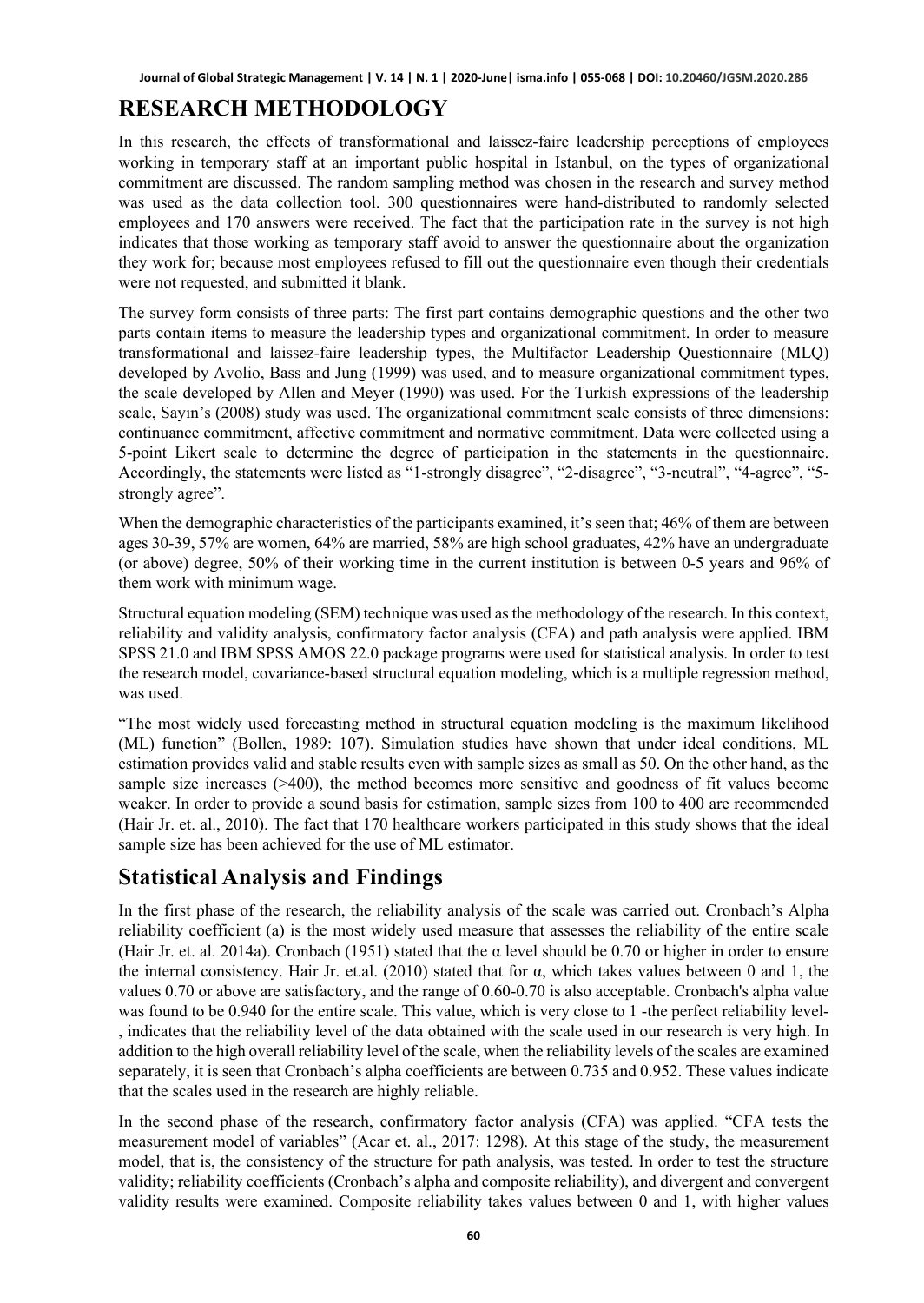indicating higher levels of reliability and it is generally interpreted in the same way as Cronbach's alpha value (Hair Jr.,2014b). While the fact that for these two values, greater than 0.70 is a measure of acceptability, it is also stated in some sources that values over 0.60 are also acceptable (Bagozzi & Yi, 1988; Tseng, Dörnyei & Schmitt, 2006: 92).

Campbell and Fiske (1959) stated that divergent and convergent validity are necessary to ensure structure validity. The sub-dimensions that measure a structure must have a certain amount of correlations between themselves in order to be parts of this structure (convergent validity); on the other hand, each dimension must be different from each other to be able to exist alone (divergent validity) (Özoğlu & Bülbül, 2013). In order to check that convergent validity is maintained, the average variance extracted (AVE) value is considered and this value is recommended to be higher than 0.50 (Fornell & Larcker, 1981). In order to ensure the divergent validity, which means that a scale is sufficiently different from other related scales within the structure, the AVE value must be higher than the maximum shared variance (MSV) between structures (Hair Jr. et. al. 2014a; Gaskin & Lim, 2016).

The reliability and validity analysis results of the structures used in the research are given in Table 1 and Table 2. When these values are examined, it is seen that all dimensions are highly reliable, and all the above-mentioned criteria related to structure validity are met.

| T ADIC 1. INTHADHITY AND VANDITY ANAlysis INISHITS OF THE LEAGUE SHIP SH RUTH C |  |  |                                    |  |  |      |
|---------------------------------------------------------------------------------|--|--|------------------------------------|--|--|------|
|                                                                                 |  |  | $C_{\alpha}$ $CR$ $AVE$ $MSV$ $TL$ |  |  | T.FL |
| <b>Transformational Leadership (TL)</b> $0.952$ $0.950$ $0.516$ $0.008$ $0.718$ |  |  |                                    |  |  |      |
| <b>Laissez-faire Leadership (LFL)</b> 0.735 0.751 0.511 0.008 -0.087 0.715      |  |  |                                    |  |  |      |

### **Table 1: Reliability and Validity Analysis Results of the Leadership Structure**

### **Table 2: Reliability and Validity Analysis Results of the Organizational Commitment**

| <b>Structure</b>                                         |            |             |                   |            |            |                             |     |
|----------------------------------------------------------|------------|-------------|-------------------|------------|------------|-----------------------------|-----|
|                                                          | $C_\alpha$ | CR.         | AVE               | <b>MSV</b> | AC.        | CC.                         | NC. |
| <b>Affective Commitment (AC)</b> 0.881 0.880 0.554 0.385 |            |             |                   |            | 0.744      |                             |     |
| Continuance                                              | 0.828      |             | 0.833 0.500 0.339 |            | $0.526***$ | 0.707                       |     |
| <b>Normative</b>                                         | 0.854      | 0.857 0.549 |                   | 0.385      |            | $0.621***$ $0.582***$ 0.741 |     |

\*\*\*  $p < 0.001$ 

The items that decrease the model fit were removed from the analysis in the CFA. In addition to reliability and validity tests within the CFA, final factors have been obtained, taking into account the modification indexes, factor loadings and goodness of fit (GoF) values. CFA is used as a confirmatory test of the theoretical measurement modal and gives information about the validity of the model (Hair et. al., 2010). "The model fit determines the degree of compliance of the structural equation model with the sample data" (Schermelleh et. al, 2003: 24). Several GoF indices are used to test the harmony of the data used in the research with the model measured. In this study, GoF indices; χ2/df, CFI, TLI, IFI and RMSEA, which are frequently used in the SEM studies in literature were used. The GoF values which shows that the CFA results are successful are presented in Table 3.

# $χ²/df$ **/df CFI TLI IFI RMSEA Leadership** 2.224 0.905 0.845 0.906 0.08 **Organizational Commitment** 1.956 0.929 0.914 0.931 0.07

#### **Table 3: Confirmatory Factor Analysis – Goodness of Fit Indices**

In order to ensure GoF, in the literature, while values less than 5 for the  $\chi$ 2/df criteria are said to be acceptable (Marsh & Hocevar, 1985), values under 3 are good and values less than 2 are better in terms of model compliance (Kline, 2011). It is considered good if the CFI value is 0.90 or higher, and in addition, it is frequently reported in researches that for the TLI and CFI indices (which typically take values between 0 and 1), goodness of fit increases as the value gets closer to 1 (Hair Jr. et. al., 2014a). Like CFI and TLI,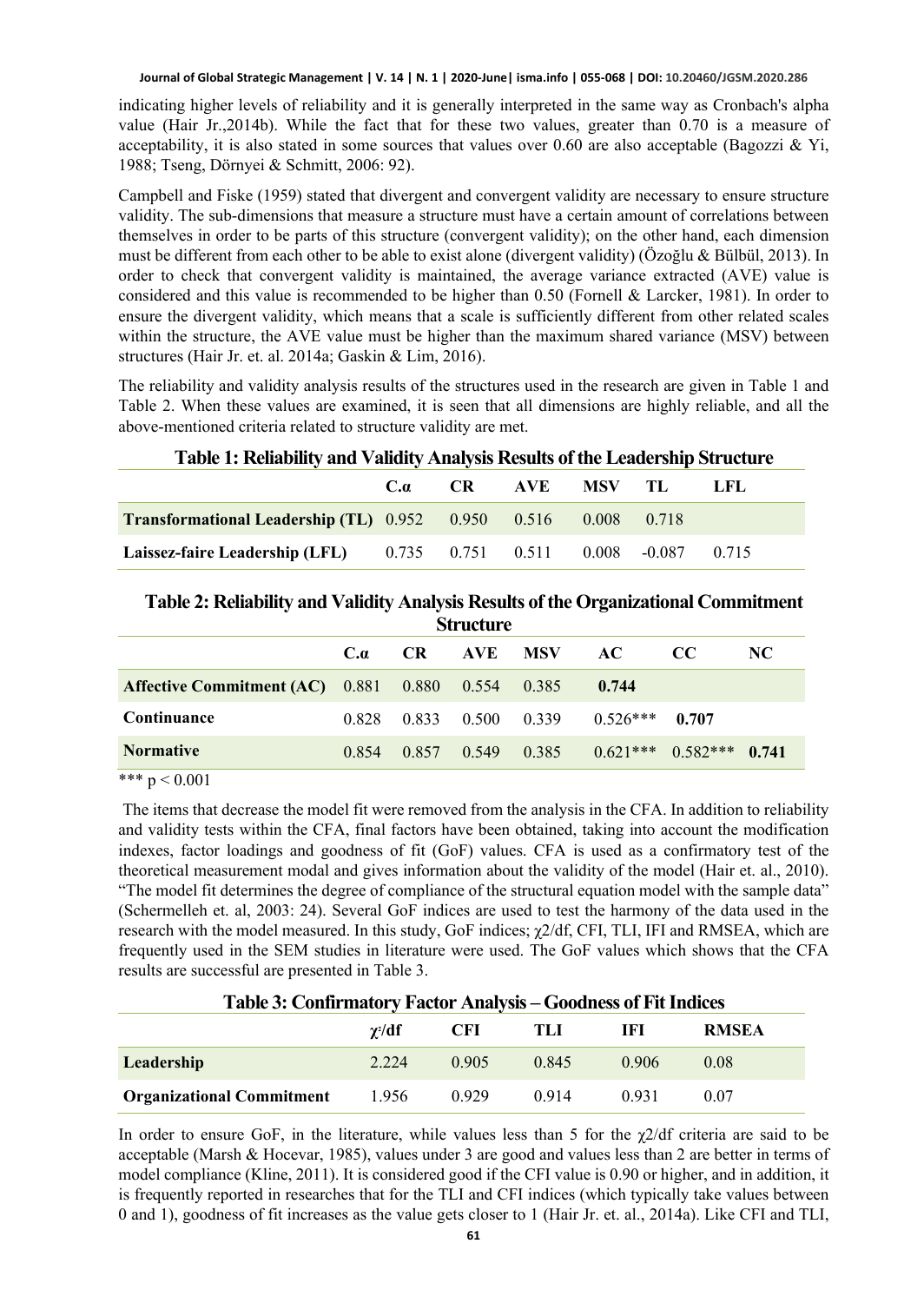for the IFI criteria, values 0.90 or above show good compliance, but values closer to 1 represent better goodness of fit. Unlike others, for RMSEA criteria, values approaching 0 show better goodness of fit and values less than 0.10 are considered acceptable (Meyers et. al, 2006). Considering the criteria based on assessing the model compliance and comparing the goodness of fit results with reference values, it is seen that results obtained were quite good. According to the results in Table-3, the test of leadership and organizational commitment dimensions with the structural equation model is appropriate.

### **Path Analysis**

In the confirmatory factor analysis phase, by examining the reliability, validity and goodness of fit indices of the structures, it was determined that the test of the research model with the structural equation modeling was appropriate. In this section, path analysis, which is the next stage of CFA within the scope of SEM, was applied. Multiple regression analyses were performed with path analysis and hypotheses were tested simultaneously. In order to determine the compliance of the model tested by path analysis, some indices are used as in the CFA stage. These indices were examined and found to be of quite good value. The values obtained indicate that the proposed model is successful. Goodness of fit values of the model are shown in Table-4.

| <b>Table 4: Path Analysis- Goodness of Fit Indices</b> |       |       |       |              |  |
|--------------------------------------------------------|-------|-------|-------|--------------|--|
| $\gamma$ <sup>2</sup> /df                              | CFI   | TLI   | IFI   | <b>RMSEA</b> |  |
| 1.950                                                  | 0.857 | 0.845 | 0.859 | 0.07         |  |

The hypotheses established within the scope of the research model were tested by path analysis. The results of six hypotheses examining the effects of transformational and laissez-faire leaderships on three dimensions of organizational commitment are shown in Table-5.

**Table 5: The Effects of Transformational and Laissez-Faire Leaderships on Organizational Commitment Types** \*\*\*  $p < 0.001$ 

| <b>Hypothesis</b> | Organizational<br><b>Commitment Types</b> |              | <b>Leadership Types</b>        | <b>Estimate</b> | <b>Standard</b><br>error | <b>Critical</b><br>ratio | p value |
|-------------------|-------------------------------------------|--------------|--------------------------------|-----------------|--------------------------|--------------------------|---------|
| $H_1$ : Supported | Affective Commitment                      | $\leftarrow$ | Transformational<br>Leadership | .538            | .064                     | 6.138                    | ***     |
| $H_2$ : Supported | Continuance Commitment                    | $\leftarrow$ | Transformational<br>Leadership | .315            | .058                     | 3.601                    | ***     |
| $H_3$ : Supported | Normative Commitment                      | $\lt_{\sim}$ | Transformational<br>Leadership | .504            | .068                     | 5.690                    | ***     |
| $H_4$ : Rejected  | Affective Commitment                      | $\lt-$       | Laissez-faire<br>Leadership    | $-.003$         | .092                     | $-.041$                  | .967    |
| $H_5$ : Supported | Continuance Commitment                    | $\leftarrow$ | Laissez-faire<br>leadership    | .249            | .103                     | 2.568                    | .010    |
| $H_6$ : Supported | Normative Commitment                      | $\lt-$       | Laissez-faire<br>leadership    | .177            | .105                     | 2.058                    | .040    |

According to the multiple regression analysis results obtained by the structural equation modeling in Table-5, five of the six hypotheses established have been supported and only one (H4) has been rejected. Accordingly, transformational leadership positively affects all 3 types of organizational commitment. Results of the research model are shown in Figure 1.

In Figure-1, the dashed lines refer to *rejected*, the straight lines refer to *supported* hypotheses, as a result of path analysis applied within the scope of structural equation modeling. Accordingly, the H4 hypothesis was rejected and all other hypotheses were supported, at p <0.05 significance level. When standardized regression coefficients are examined, it is seen that the effect of transformational leadership on affective commitment (H1: β=0.54, p<0.001) is the hypothesis that has the highest effect in the model. The findings of the research indicate that transformational leadership positively affects all types of organizational commitment at a very high level of significance ( $p \le 0.001$ ). Laissez-faire leadership, on the other hand,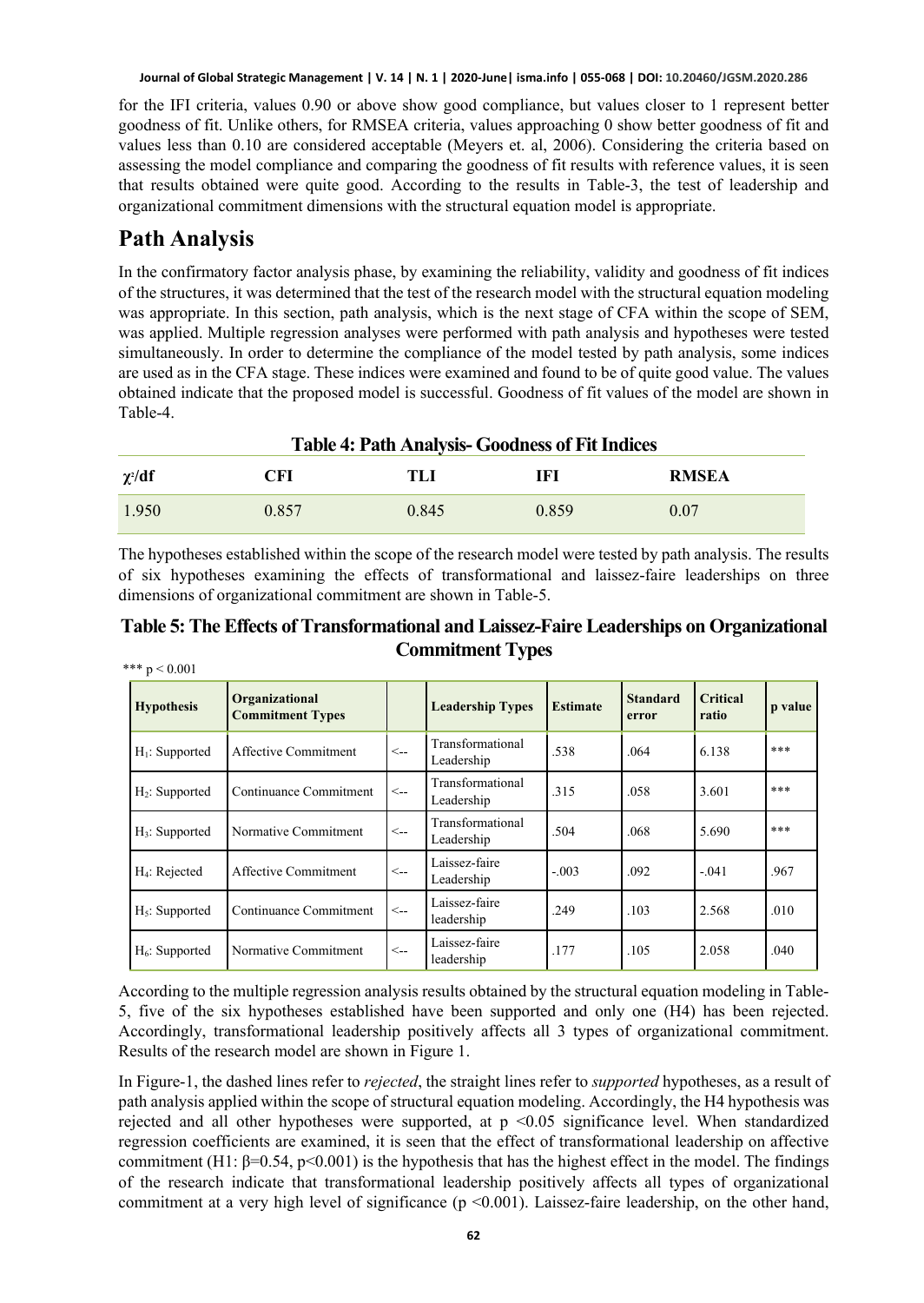positively affects normative and continuance commitments, but it has no significant effect on affective commitment.



supported hypotheses at p < 0.05 significance level

### **Figure 1: Path Analysis for the Effects of Transformational and Laissez-Faire Leaderships on Organizational Commitment**

### **CONCLUSION**

In this study, it is examined that how the transformational and laissez-faire leadership perceptions of employees effect their commitment to their institutions. The study was carried out with employees working in temporary staff at an important public hospital in Istanbul. Research results show that five of the six hypotheses proposed were supported. According to these results, the strongest effect determined (0.54) is the effect of transformational leadership on affective commitment. In other words, transformational leadership behavior increases affective commitment to the institution. Because, transformational leadership encourages, excites and supports employees, and enables them to feel good and to improve themselves. Therefore, this is quite an expected result for an employee to have affective commitment to an organization where the leader exhibits such behavior.

Transformational leadership has a meaningful and positive effect (0.50) on normative commitment, too. According to this result, transformational leaders who consider the individual needs of the employees, support their personal development and give meaning to their work by instilling vision, ensure employees having a normative commitment to the organization. Employees with normative commitment think it will not be morally correct to leave an organization that provides these opportunities and supports them in all matters.

Transformational leadership also has a positive impact (0.32) on continuance commitment. This shows that employees prefer to continue their membership in the organization, considering that in another organization, they will not find the appropriate working conditions and supports provided to them thanks to transformational leaders. In other words, they continue their membership because they think that their benefit requires as such and they will not find another organization that offer better opportunities if they leave the organization.

On the other hand, it is seen that laissez-faire leadership positively affects (0.25) the continuance commitment. Employees are likely to feel important and empowered by a laissez-faire leader who gives employees a complete freedom to make decisions about their work and to complete their work and who encourages them to take initiative and take responsibility. Since they think that they cannot find this feeling in another organization, the employees show continuance commitment to the organization they work for and do not think of leaving as long as their interests continue.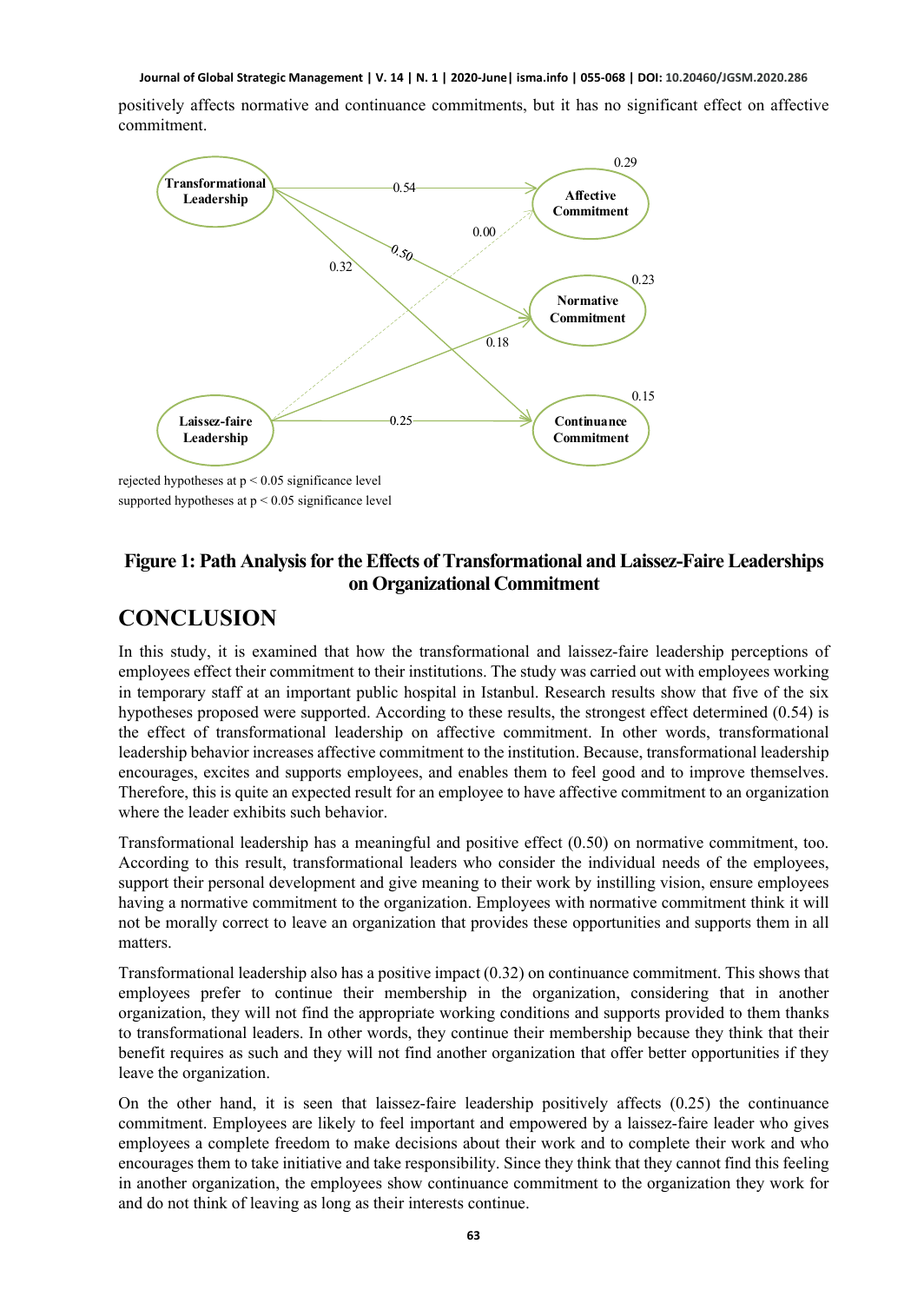Laissez-faire leadership also positively affects normative commitment (0.18). Accordingly, by providing employees with opportunities such as decision-making, taking initiative and taking responsibility, laissezfaire leadership makes them feel stronger and more important. Therefore, employees do not find it morally correct to leave a leader, and therefore to leave the organization.

Exclusively, in the study, there was no meaningful relationship between laissez-faire leadership and affective commitment. This is mainly because laissez-faire leaders often have a passive nature that avoids decision-making and taking responsibility, which cannot be reached even when needed. Therefore, employees cannot be expected to show affective commitment to a leader and the organization of that leader, who does not support when they need it, who does not take risks and avoids taking responsibility.

As a result, transformational leadership behaviors increase normative and continuance commitments as well as the affective commitment, which is most desired by organizations. Affective commitment means adopting the mission and objectives of the organization, identification with the organization, supporting organizational activities and making extra efforts for the interests of the organization.

Therefore, health care businesses that want to make maximum use of the physical and intellectual abilities of temporary staff health care workers should prefer and rigorously implement the transformational leadership, which constantly encourages, excites and supports employees and enables them to feel better and improve themselves.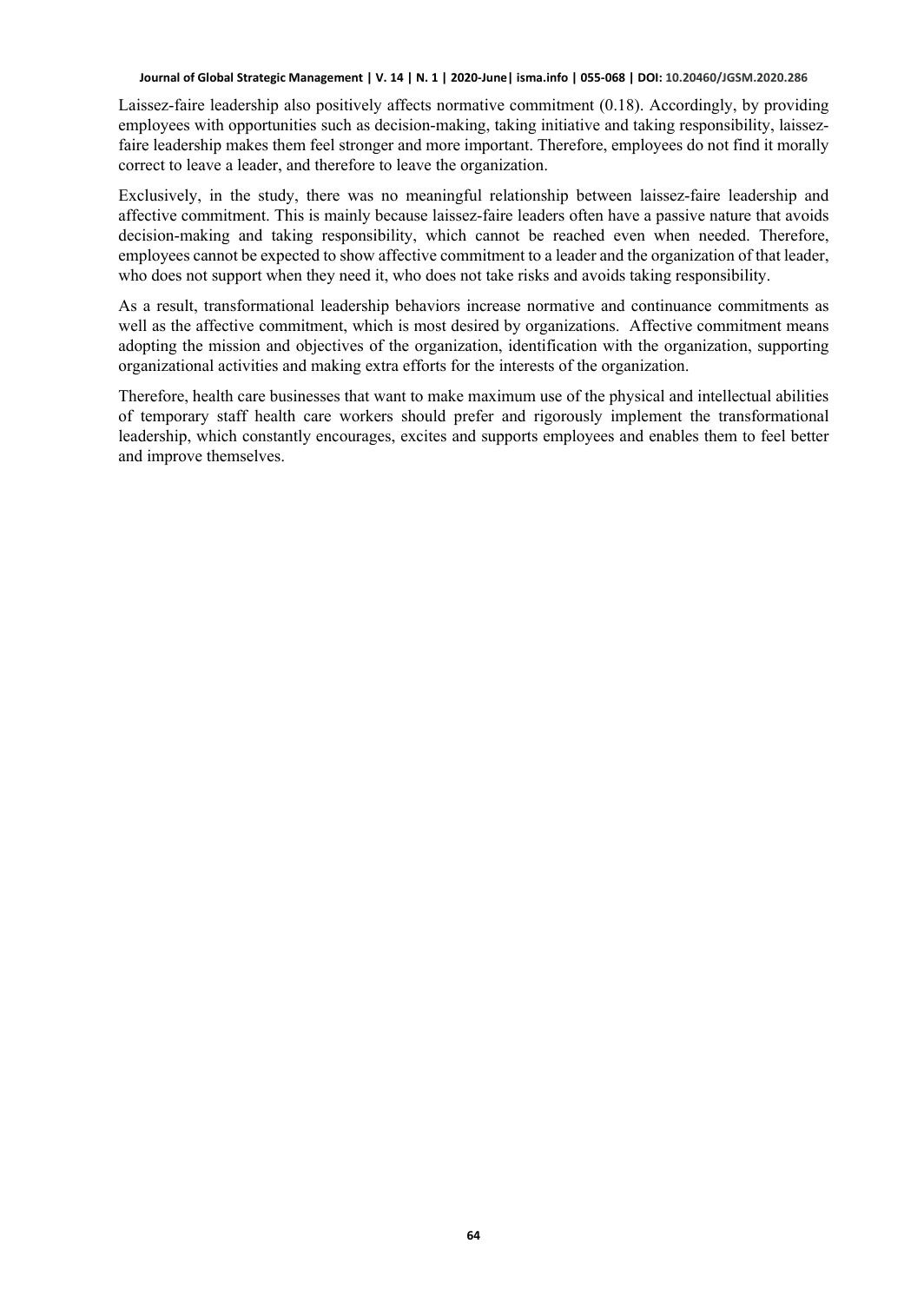# **REFERENCES**

Acar, A. Z. (2012). Organizational Culture, Leadership Styles and Organizational Commitment in Turkish Logistics Industry, Procedia - Social and Behavioral Sciences. 58, 217-226.

Acar, M.F., Zaim, S., Isik, M. and Calisir, F. (2017). Relationships among ERP, supply chain orientation and operational performance: An analysis of structural equation modeling, Benchmarking: An International Journal, 24(5), 1291-1308.

Allen, N.J. and Meyer, J.P. (1990), The measurement and antecedents of affective, continuance and normative commitment to the organization. Journal of Occupational Psychology, 63, 1-18.

Avolio,B.J.,Bass,B.M.,&Jung,D.I.(1999).Re-examining the components of transformational and transactional leadership using the Multifactor Leadership Questionnaire.Journal of Occupational and Organizational Psychology*,* 72(4), 441–462.

Avolio, B.J., Zhu, W., Koh, W. and Bhatia, P. (2004), Transformational leadership and organizational commitment: mediating role of psychological empowerment and moderating role of structural distance. J. Organiz. Behav., 25, 951-968.

Aydın, A., Sarıer, Y., and Uysal, S. (2013). The effect of school principals' leadership styles on teachers' organizational commitment and job satisfaction. Educational Sciences: Theory & Practice, 13(2), 806- 811.

Aysel, L. (2006). Liderlik ve Duygusal Zekâ, Yüksek Lisans Tezi, Kocaeli Üniversitesi Sosyal Bilimler Enstitüsü İşletme Anabilim Dalı.

Bagozzi, R. P., Yi, Y. (1988). On the Evaluation of Structural Equation Models, Journal of the Academy of Marketing Science, 16(1), 74-84.

Bass, B. M., (1985). Leadership: Good, Better, Best, Organizational Dynamics, 12, 26-40.

Bass, B. M., (1990). From Transactional to Transformational Leadership: Learning The Share Vision, Organizational Dynamics, 18(3), 19-31.

Bass, B. M., (1997). Personal Selling and Transactional/Transformational Leadership", Journal of Personal Selling & Sales Management, 17(3), 19-28.

Bass. B. M. (1998). Transformational Leadership: Industrial, Military, and Educational Impact. Mahwah, NJ: Lawrence Erlbaum Associates.

Bass, B. M., (1999). Two Decades of Research and Development in Transformational Leadership, European Journal of Work and Organizational Psychology, 8(1), 9-32.

Batmunkh, M., (2011). Liderlik Tarzları ile Örgütsel Bağlılık ve Örgütsel Sessizlik arasındaki İlişki ve Bir Araştırma, Yüksek Lisans Tezi, Marmara Üniversitesi, İstanbul, 2011.

Becker, H., (1960). Notes on the Concept of Commitment, American Journal of Sociology, 66(1), pp. 32- 42.

Bohn, J.G., Grafton, W.I., (2002). The Relationship of Perceived Leadership Behaviors to Organizational Efficacy", The Joumal of Leadership and Organization Studies, 9(1), 65-79.

Bollen, Kenneth A. (1989). Structural Equations with Latent Variables, USA, A Wiley-Interscience Publication, John Wiley & Sons, Inc.

Brewis, Linstead, S., 2004: Gender and Management, içinde Linstead, S., Fulop, L., Lilley, S. (Eds.), Management and Organisation: A Critical Text,Chapter 2, MacMillan, Palgrave.

Bull Schaefer,R.A.,Green,S.G.,Saxena,M.,Weiss,H.M.&MacDermid Wadsworth S.M., (2013).Crossover of Organizational Commitment, Human Performance,26:4,261-274.

Campbell, D. T., Fiske D. W. (1959). Convergent and Discriminant Validation by the MultitraitMultimethod Matrix, Psychological Bulletin, 56(2), 81-105.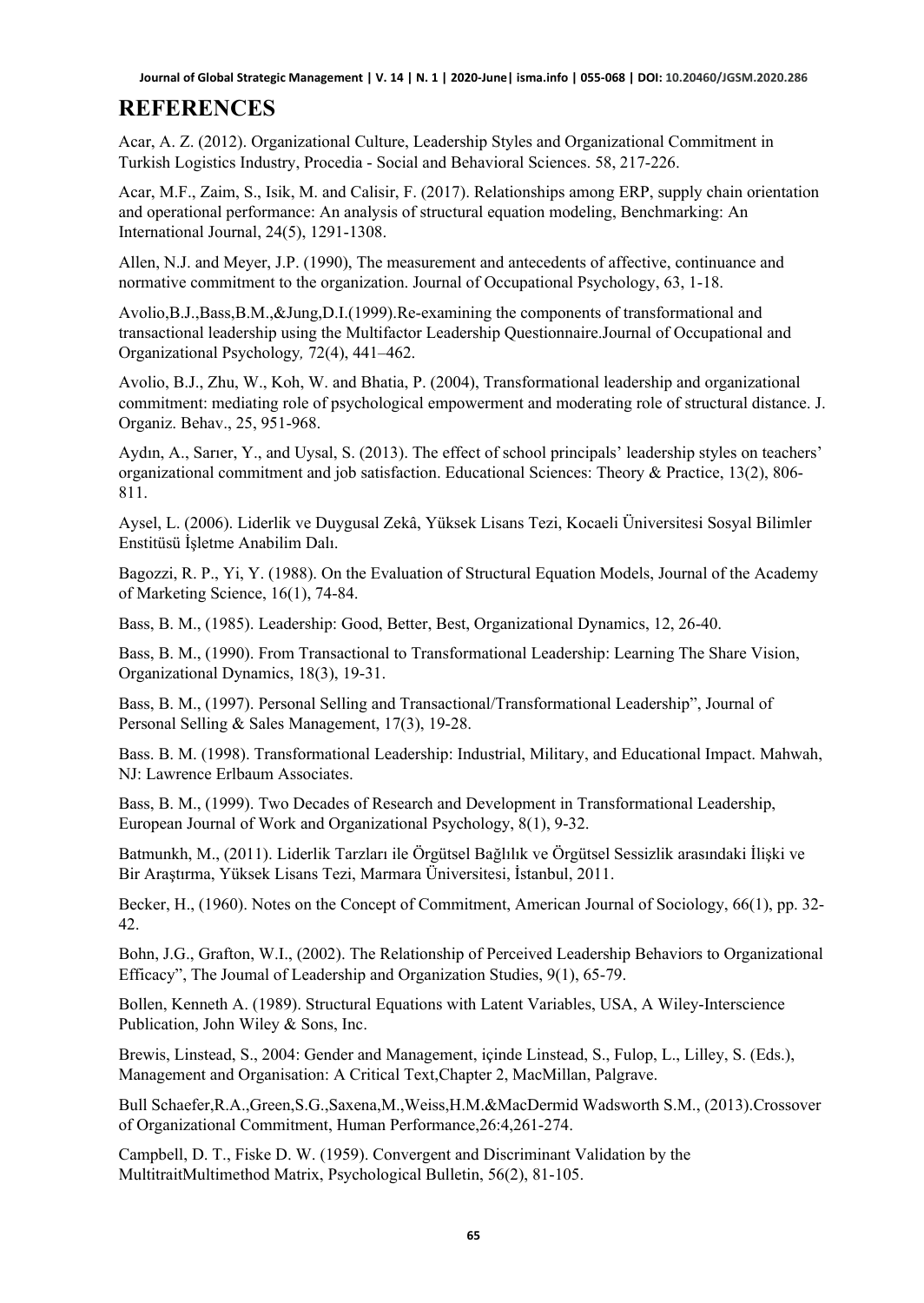Cook, J., Wall, T., (1980). New Work Attitude Measures of Trust, Organizational Commitment and Personal Need Nonfulfilment, Journal of Occupational Psychology, 53, 39-52.

Curtis, M. B., & Taylor, E. Z. (2018). Developmental mentoring, affective organizational commitment, and knowledge sharing in public accounting firms. Journal of Knowledge Management*,* 22(1), 142–161.

Çakinberk, A., Demirel, E. T. (2010). Örgütsel Bağlılığın Belirleyicisi Olarak Liderlik: Sağlık Çalışanları Örneği, Selçuk Üniversitesi Sosyal Bilimler Enstitüsü Dergisi, 24, 103-119.

Çöl, G., (2004). Örgütsel Bağlılık Kavramı ve Benzer Kavramlarla İlişkisi, İş Güç Endüstri İlişkileri ve İnsan Kaynakları Dergisi, 6(2),

http://www.isgucdergi.org/?p=article&id=233&cilt=6&sayi=2&yil=2004.

Deitzer, B., Shilliff, K. & Jucius, M., (1979). Contemporary Management Concepts, Grid Publishing, Inc.

Dubin, R. Champoux, J.E., (1975). Central Life Interests and Organizational Commitment of Blue-Collar and Clerical Workers,Administrative Science Quarterly,20(3),411-421.

Durna, U.; Eren, V., (2005). Üç Bağlılık Unsuru Ekseninde Örgütsel Bağlılık, Doğuş Üniversitesi Dergisi, 6(2), 210-219.

Eren, E., (2012). Örgütsel Davranış ve Yönetim Psikolojisi, 13. bs., Beta Basım Yayım Dağıtım A.Ş., İstanbul.

Erdem, R., (2007). Örgüt Kültürü Tipleri ile Örgütsel Bağlılık Arasındaki İlişki: Elazığ İl Merkezindeki Hastaneler Üzerinde Bir Çalışma, Eskişehir Osmangazi Üniversitesi İİBF Dergisi, 2(2), 63-79.

Eryeşil K., İraz, R. (2017). Liderlik Tarzları ile Örgütsel Bağlılık Arasındaki İlişkinin İncelenmesine Yönelik Bir Alan Araştırması. Sosyal Bilimler Meslek Yüksekokulu Dergisi, 20(2): 129-139.

Gaskin, J. & Lim, J. (2016), Master Validity Tool, AMOS Plugin. Gaskination's StatWiki.

Grusky, O., (1966). "Career Mobility and Organizational Commitment", Administrative Science Quarterly, 10(4), 488-503.

Hair Jr., J. F.; Black, W. C.; Babin, B.J.; Anderson, R.E. (2010). Multivariate Data Analysis, 7th ed., New Jersey, Upper Saddle River, Pearson Prentice Hall.

Hair Jr., J. F.; Black, W. C.; Babin, B.J.; Anderson, R.E. (2014a). Multivariate Data Analysis, Pearson New International Edition, Great Britain, Edinburgh, Pearson Education Limited.

Hair Jr., J. F.; Hult, G.T.; Ringle, C.M.; Saistedt, M. (2014b). A Primer on Partial Least Squares Structural Equation Modeling (PLS-SEM), USA, Sage Publications.

Hartmann, L.C. and Bambacas, M. (2000), Organizational Commitment: A Multi Method Scale Analysis and Test of Effects, The International Journal of Organizational Analysis, 8(1), 89-108.

Harvey, D.F., Brown, D.R., 1988: An Experiential Approach to Organization Development, 3. bs., USA, Prentice-Hall International.

Hrebiniak, L.G., Alutto, J.A., (1972). Personal and Role-Related Factors in the Development of Organizational Commitment, Administrative Science Quarterly, 17(4), 555-573.

Judge, T.A., & Piccolo, R.F. (2004).Transformational and Transactional Leadership:A Meta-Analytic Test of Their Relative Validity.Jour of Applied Psychology,89(5),755-768.

Kanter, R.M.,(1968).Commitment and Social Organization: A Study of Commitment Mechanisms in Utopian Communities, American Sociological Review,33(4),499-517.

Kidron, A., (1978). Work Values and Organizational Commitment, Academy of Management Journal, 21(2), 239-247.

Kim, H., (2014). Transformational Leadership, Organizational Clan Culture, Organizational Affective Commitment, and Organizational Citizenship Behavior: A Case of South Korea's Public Sector, Public Organization Review, 14, 397–417.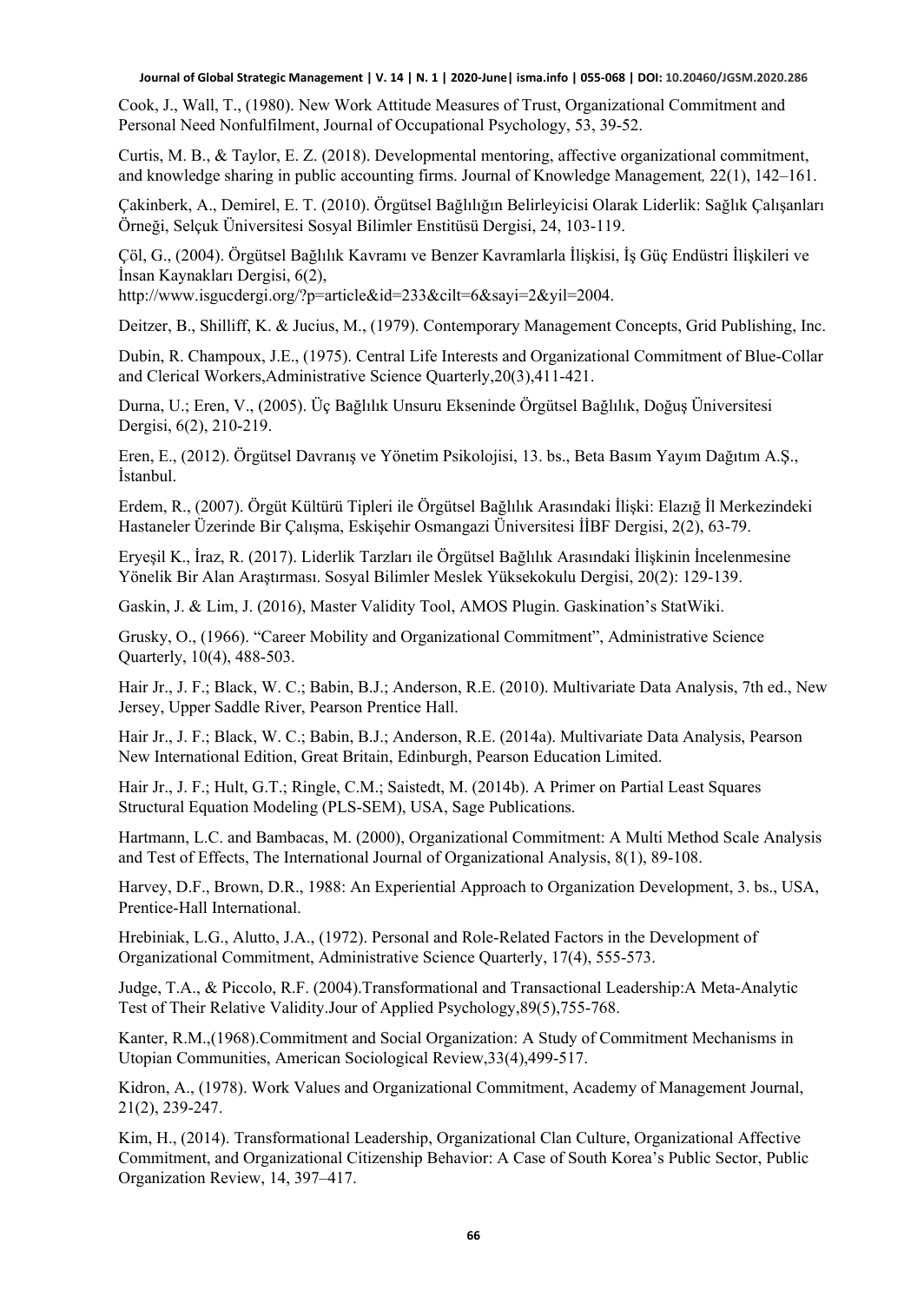Kitchin,D., 2010: An Introduction to Organisational Behaviour for Managers and Engineers: A Group and Multicultural Approach, USA, Butterworth-Heinemann, Elsevier.

Kline, R. B. (2011). Principles and Practice of Structural Equation Modeling, 3rd. ed., USA, New York: The Guilford Press.

Koçel, T., 2005: İşletme Yöneticiliği*.*10.ed. İstanbul: Arıkan Basım Yayım Dağıtım Ltd. Şti.

Marsh, H. W., & Hocevar, D. (1985). Application of Confirmatory Factor Analysis to the Study of Self-Concept: First- and Higher Order Factor Models and Their Invariance Across Groups, Psychological Bulletin, 97(3), 562-582.

Meyer, J. P., Allen, N. J., (1991). A Three-Component Conceptualization of Organizational Commitment, Human Resources Management Review, 1(1), 61-68.

Meyers, L. S. & Gamst, G., & Guarino, A. J. (2006). Applied Multivariate Research: Design and Interpretation. USA, Thousand Oaks: Sage Publications.

Mowday, R.T., Steers, R.M., Porter, L.W. (1979). The Measurement of Organizational Commitment, Journal of Vocational Behavior, 24(2), 224-247.

Özoğlu, B. & Bülbül, H. (2013). Güdülenmiş Tüketici Yenilikçiliği ve Algılanan Risk Ölçeklerinin Geçerlilik ve Güvenilirlik Çalışması, Uluslararası Alanya İşletme Fakültesi Dergisi, 5(3), 131-139.

Peterson, S.J., Walumbwa, F.O., Byron, K., Myrowitz, J., 2009. CEO Positive Psychological Traits, Transformational Leadership and Firm Performance in High-Technology, Start-Up And Established Firms, Journal of Management, 35(2), 348-368.

Porter, L.W., Steers, R.M., Mowday, R.T., Boulian, P.V., (1974). Organizational Commitment, Job Satisfaction, and Turnover among Psychiatric Technicians, Journal of Applied Psychology, 59(5), 603- 609.

Porter, L.W., Crampon, W.J., Smith, F.J., (1976). Organizational Commitment and Managerial Turnover: A Longitudinal Study, Organizational Behavior & Human Performance, 15(1), 87-98.

Posey, C., Roberts, T. L. and Lowry, P. B. (2015). The Impact of Organizational Commitment on Insiders' Motivation to Protect Organizational Information Assets, Journal of Management Information Systems, 32(4), 179–214.

Ritzer, G., Trice, H. M., (1969). An Empirical Study of Howard Becker's Side-Bet Theory. Social Forces, 47(4), 475-479.

Robbins, S.P., Coulter, M., 2012: Management, 11. ed. USA, New Jersey: Pearson Education Inc., Prentice Hall.

Rossel, R.D., (1971). Required Labor Commitment, Organizational Adoption, and Leadership Orientation, Administrative Science Quarterly, 16(3), 316-320.

Sadeghi, A., Pihie, Z.A.L. (2012). Transformational Leadership and Its Predictive Effects on Leadership Effectiveness. International Journal of Business & Social Science, 3, 186-197.

Salepçioğlu, M.A., Yeğin, A. (2018). Liderlik Tarzlarının Çalışanların Örgütsel Bağlılıklarına Etkisi ve Bir Uygulama, Cumhuriyet Üniversitesi İktisadi ve İdari Bilimler Dergisi, 19(1), 60-77.

Schermelleh-Engel, K., Moosbrugger H. & Müller H. (2003). Evaluating the Fit of Structural Equation Models: Tests of Significance and Descriptive Goodness-of-Fit Measures, Methods of Psychological Research Online, 8(2), 23-74.

Scholl, R. W, (1981). Differentiating Commitment from Expectancy as a Motivating Force, Academy of Management Review, 6(4), 589-599.

Thornton, R., (1970). Organizational Involvement and Commitment to Organization and Profession, Administrative Science Quarterly, 15(4), 417-426.

Tseng, W.-T., Dörnyei, Z., Schmitt, N. (2006). A New Approach to Assessing Strategic Learning: The Case of Self-Regulation in Vocabulary Acquisition, Applied Linguistics, 27(1), 78–102.